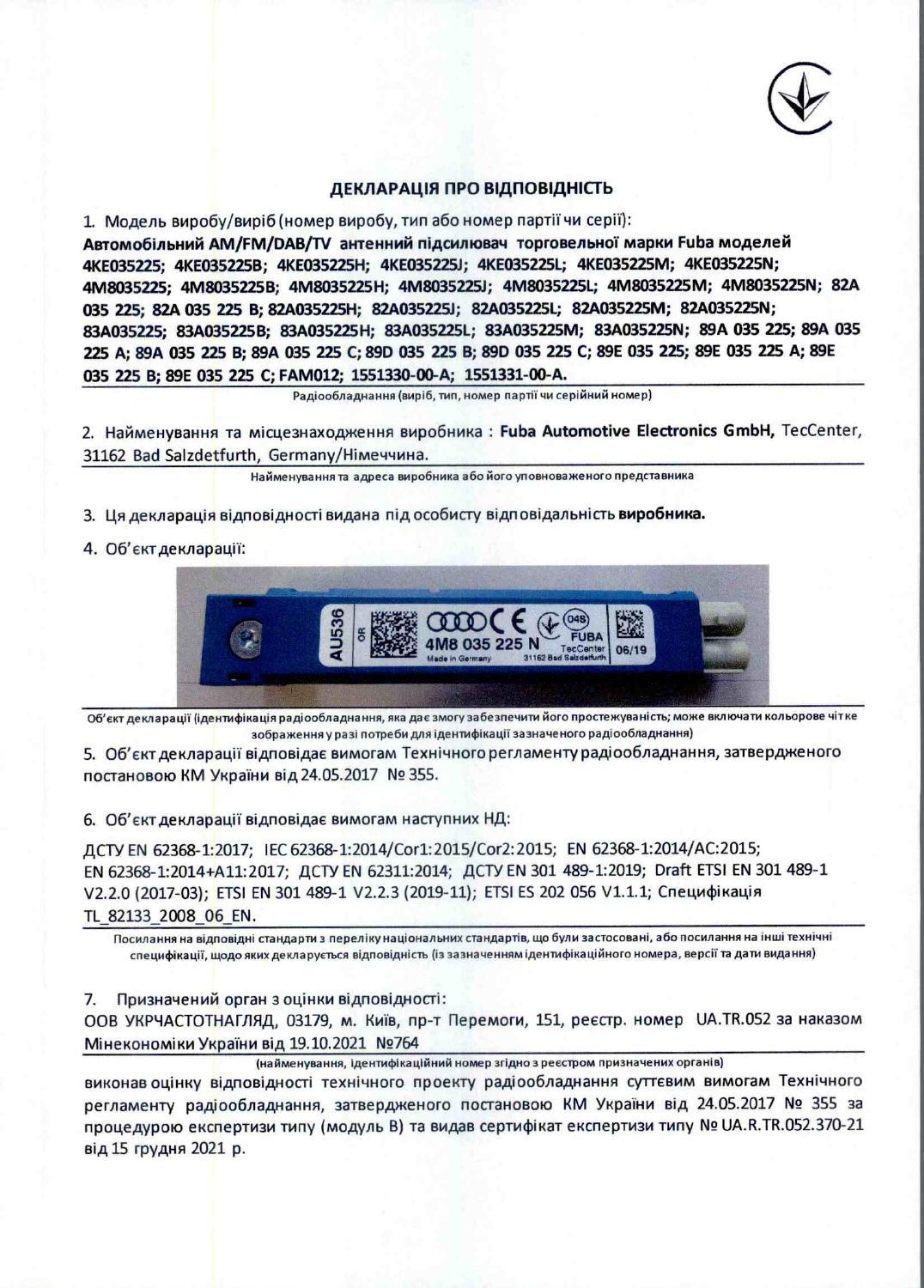## 8. Програмне забезпечення не застосовується. Компоненти та аксесуари відсутні.

У відповідних випадках опис компонентів та аксесуарів, у тому числі програмного забезпечення, завдяки якому радіообладнання функціонує за призначенням і на яке поширюється дія декларації про відповідність

#### 9. Додаткова інформація

Виробник - Фуба Аутомотів Електронікс ГмбГ, ТекЦентр, 31162 Бад Зальцдетфурт, Німеччина (Fuba Automotive Electronics GmbH, TecCenter, 31162 Bad Salzdetfurth, Germany).

10. Підписано від імені: Fuba Automotive Electronics GmbH, TecCenter, 31162 Bad Salzdetfurth, Germany /Німеччина

#### Крістіан Хейер/ Christian Heuer

Директор з товарної стратегії/ Product **Strategy Director** 

**Fuba Automotive Electronics GmbH** 

(прізвище, ім'я та по батькові, посада)

(підпис)

«15» грудня 2021 р.

#### ООВ УКРЧАСТОТНАГЛЯД, Декларація взята

на облік

03179, м. Київ, пр-т Перемоги, 151; тел. (44) 422-85-44, **UA.TR.052.** 

(назва призначеного органу, адреса, ідентифікаційний код реєстру призначених ООВ)

(підпис)

(місце для позначки про реєстрацію декларації про відповідність)

Обліковий номер **UA.TR.052.D.346-21** 

Дата обліку 16.12.2021.

**Керівник ООВ УКРЧАСТОТНАГЛЯД** HAITIST М.П.

Олександр ЛИСЕНКО

Декларація взята на облік за зверненням уповноваженого представника / Виробника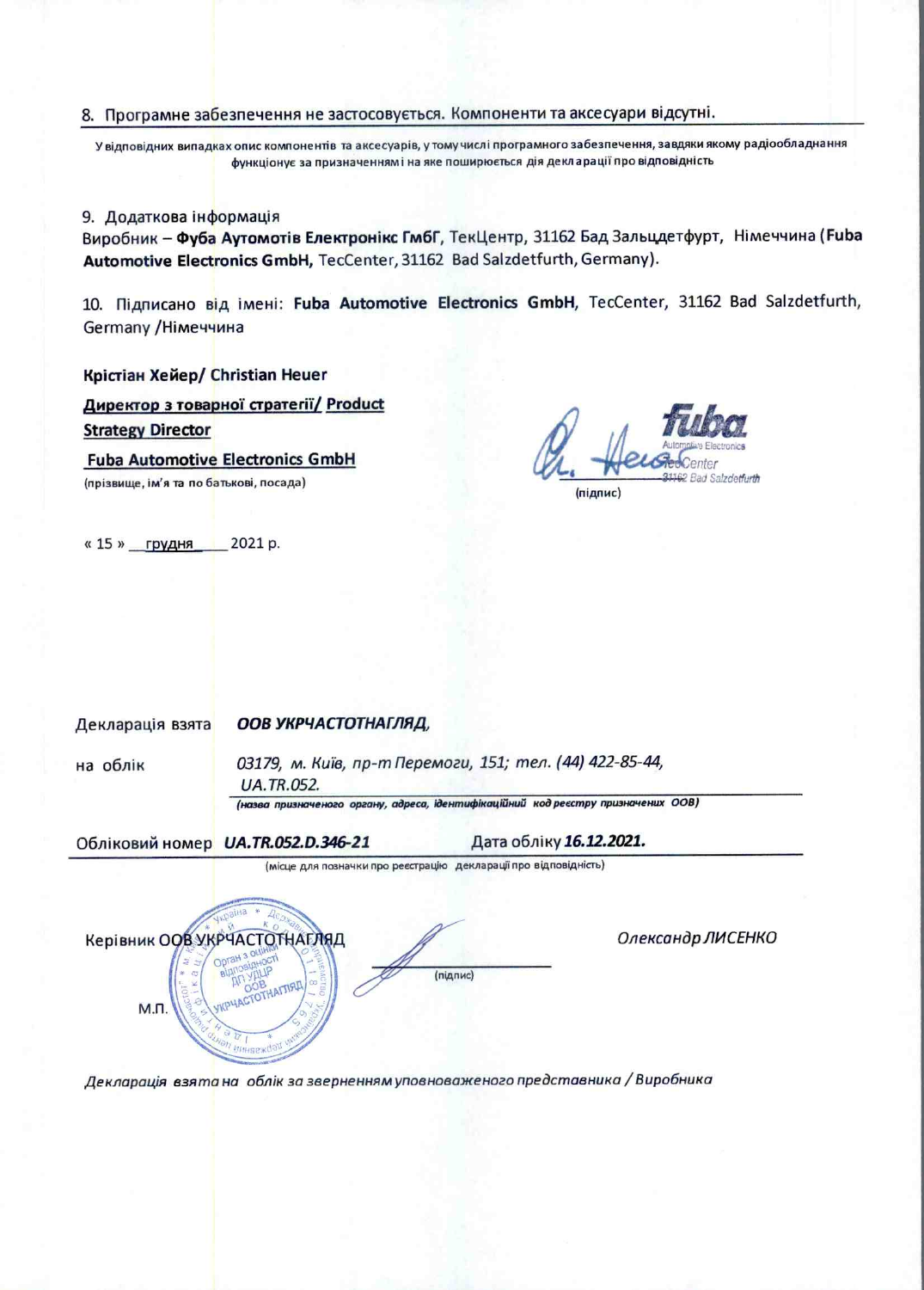

Date: 02.06.2021

# **Declaration of Similarity**

**Декларація подібності**

Dear Sir or Madame,

| Modell Number: Номер виробу | <b>Bezeichnung / Опис</b>           |
|-----------------------------|-------------------------------------|
| 4KE035225                   | ANT-ASM, AU-Q6, AM-FM-AG-NAR/RDW    |
| 4KE035225B                  | ANT-ASM, AU-Q6, FM-AG-NAR/RDW       |
| 4KE035225H                  | ANT-ASM, AU-Q6, AM-FM-AG-TV-NAR/RDW |
| <b>4KE035225J</b>           | ANT-ASM, AU-Q6, FM-AG-TV-NAR/RDW    |
| 4KE035225L                  | ANT-ASM, AU-Q6, TV-NAR/RDW          |
| 4KE035225M                  | ANT-ASM, AU-Q6, AM-FM-DA2-RDW       |
| 4KE035225N                  | ANT-ASM, AU-Q6, AM-FM-AG-TV-DA-RDW  |
| 4M8035225                   | ANT-ASM, AU-Q8, AM-FM-AG-NAR/RDW    |
| 4M8035225B                  | ANT-ASM, AU-Q8, FM-AG-NAR/RDW       |
| 4M8035225H                  | ANT-ASM, AU-Q8, AM-FM-AG-TV-NAR/RDW |
| 4M8035225J                  | ANT-ASM, AU-Q8, FM-AG-TV-NAR/RDW    |
| 4M8035225L                  | ANT-ASM, AU-Q8, TV-NAR/RDW          |
| 4M8035225M                  | ANT-ASM, AU-Q8, AM-FM-DA2-RDW       |
| 4M8035225N                  | ANT-ASM, AU-Q8, AM-FM-AG-TV-DA-RDW  |
| 82A 035 225                 | ANT-ASM, AU-A1, AM-FM-AG-NAR/RDW    |
| 82A 035 225 B               | ANT-ASM, AU-A1, FM-AG-NAR/RDW       |
| 82A035225H                  | ANT-ASM, AU-A1, AM-FM-AG-TV-NA-RDW  |
| 82A035225J                  | ANT-ASM, AU-A1, FM-AG-TV-NA-RDW     |
| 82A035225L                  | ANT-ASM, AU-A1, TV-NA-RDW           |
| 82A035225M                  | ANT-ASM, AU-A1, AM-FM-DA2-RDW       |
| 82A035225N                  | ANT-ASM, AU-A1, AM-FM-AG-TV-DA-RDW  |
| 83A035225                   | ANT-ASM, AU-Q3, AM-FM-AG-NAR/RDW    |
| 83A035225B                  | ANT-ASM, AU-Q3, FM-AG-NAR/RDW       |
| 83A035225H                  | ANT-ASM, AU-Q3, AM-FM-AG-TV-NAR/RDW |
| 83A035225L                  | ANT-ASM, AU-Q3, TV-NAR/RDW          |
| 83A035225M                  | ANT-ASM, AU-Q3, AM-FM-DA2-RDW       |
| 83A035225N                  | ANT-ASM, AU-Q3, AM-FM-AG-TV-DA-RDW  |
| 83F 035 225                 | ANT-ASM, AU-Q4, AM-FM-AG-NA-RDW     |
| 83F 035 225 A               | ANT-ASM, AU-Q4, AM-FM-AG-JP         |

We, **Fuba Automotive Electronics GmbH** hereby declare that for our products